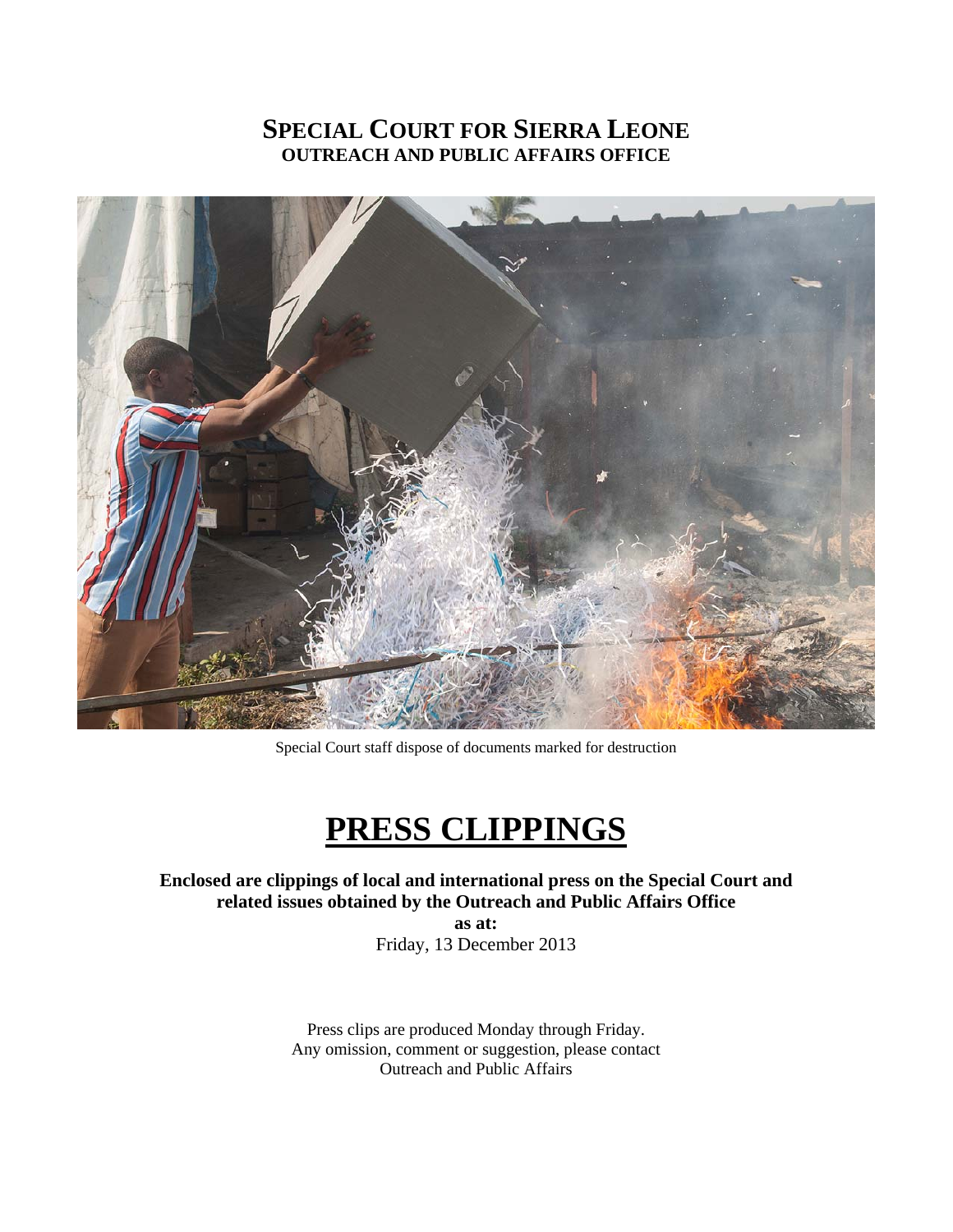| <b>International News</b>                                       |           |
|-----------------------------------------------------------------|-----------|
| The New International Criminal Justice / El Carabobeño          | Pages 3-4 |
| 'Coocoo' Dennis Mobilized Over 1,000 Ex-Fighters / The New Dawn | Pages 5-6 |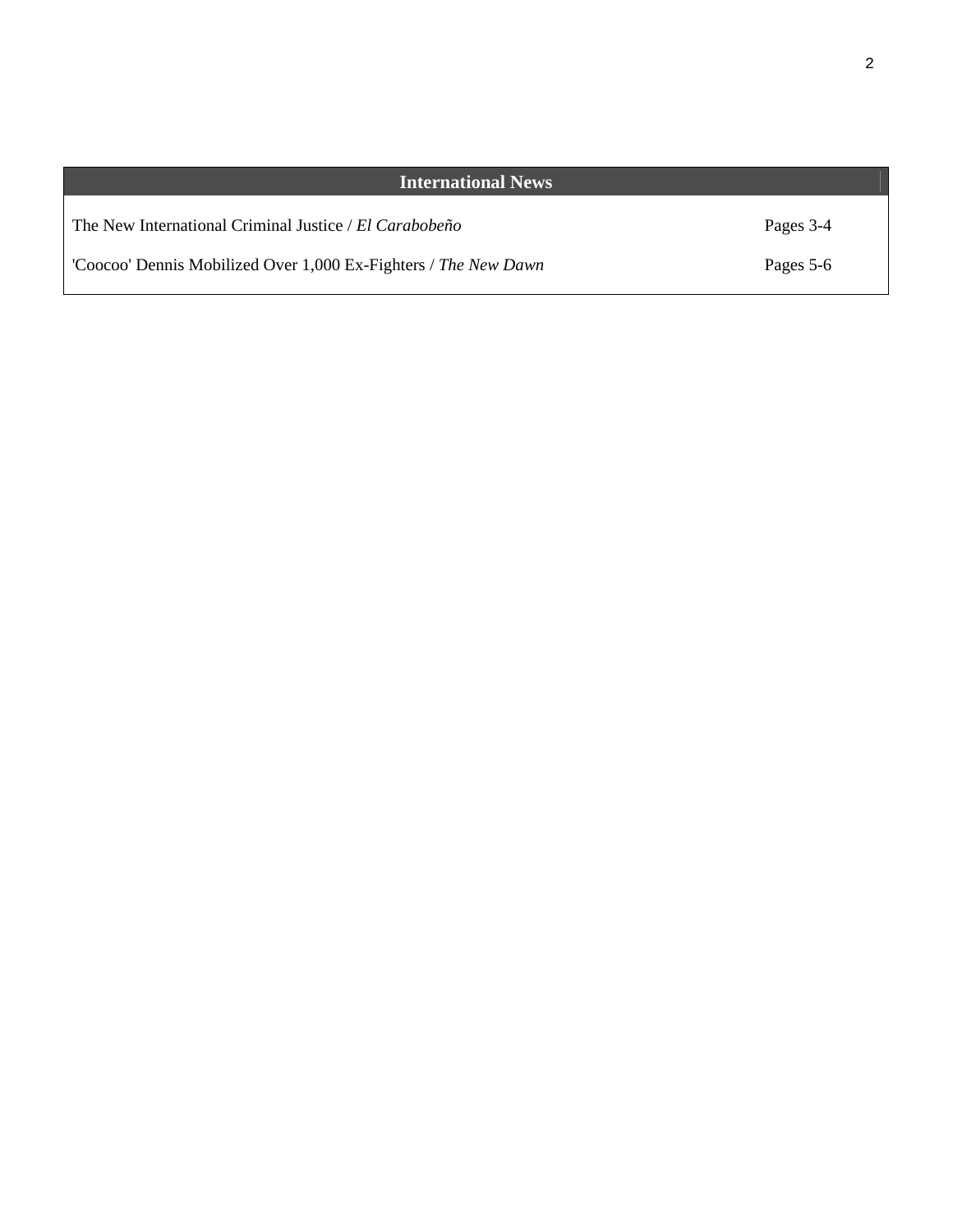# El Carabobeño (Venezuela)

Thursday, 12 December 2013 Translated

#### **The New International Criminal Justice**

#### Julio Cesar Pineda

The story of international criminal justice is relatively new. This process began with the Nuremberg and Tokyo Tribunals, and culminated in the permanent International Criminal Court in The Hague resulting from the Rome Statute of July 17, 1998. The victorious powers of the Second World War: Britain, France, the United States and the Soviet Union were forced to create the Nuremberg Tribunal and in January 1946 the International Court of Tokyo was launched. The composition of the court was established by the governments of the States with their national winners, and according to the laws and customs of war. The trials were ended in Nuremberg in 1946 and in Tokyo in 1948; being ad hoc tribunals, they were dissolved after their mandates were fulfilled.

Almost 50 years after the Nuremberg and Tokyo Tribunals, the Yugoslavia and Rwanda tribunals were established to address war crimes, but this time by resolutions of the Security Council of the UN, with retroactive effect to Yugoslavia crimes since 1991, and in 1994 in Rwanda for crimes committed that year in that region of Africa.

Criminal courts in Yugoslavia and Rwanda are based on Chapter VII of the UN Charter, unlike the Nuremberg and Tokyo courts which were created by the victorious powers. Both originated in the International Law of the United Nations, which were made mandatory for Member States and were based on the International Humanitarian Law of the Geneva Conventions. The UN also created the **Special** Court against War Crimes and Crimes against Humanity in the Republic of Sierra Leone.

The International Criminal Court in The Hague is the culmination of the process of internationalization of criminal justice. The Treaty of Rome is the result of the work of 150 states that negotiated and discussed it, of which 120 voted in favor, 20 abstained, and 7 voted against: United States, Israel, India, China, Libya, Qatar and Sudan. On April 11, 2002, with 66 ratifications, the treaty was submitted to the UN General Assembly and entered into force on 1 July 2002, having obtained the 76 ratifications needed.

Venezuela became part of the Rome Statute on December 13, 2002, becoming the first Latin American country to do so. The ICC has jurisdiction over cases that could be qualified as genocide and crimes against humanity, war crimes and aggression which take place in the territories state parties to the Statute, or nationals of those states.

The work done by the international community for the definitive establishment of the ICC, demonstrated the need for a court to deal with crimes against a international criminal law, but also the necessary ethical and moral reference against international crimes to be made mandatory international justice.

All this was possible by the end of the confrontation between the Soviet bloc and the Western world . With bipolarity, it was impossible to establish a justice accepted by Moscow and Washington; with the fall of the Berlin Wall and the end of the Iron Curtain, the United Nations, led this new international institution, but for now limited to only 4 international crimes. It is possible that in the future the establishment of a Latin American Criminal Court will be considered, in the spirit of the new International Criminal Law and subject to greater justice and freedom for all and every one of our people.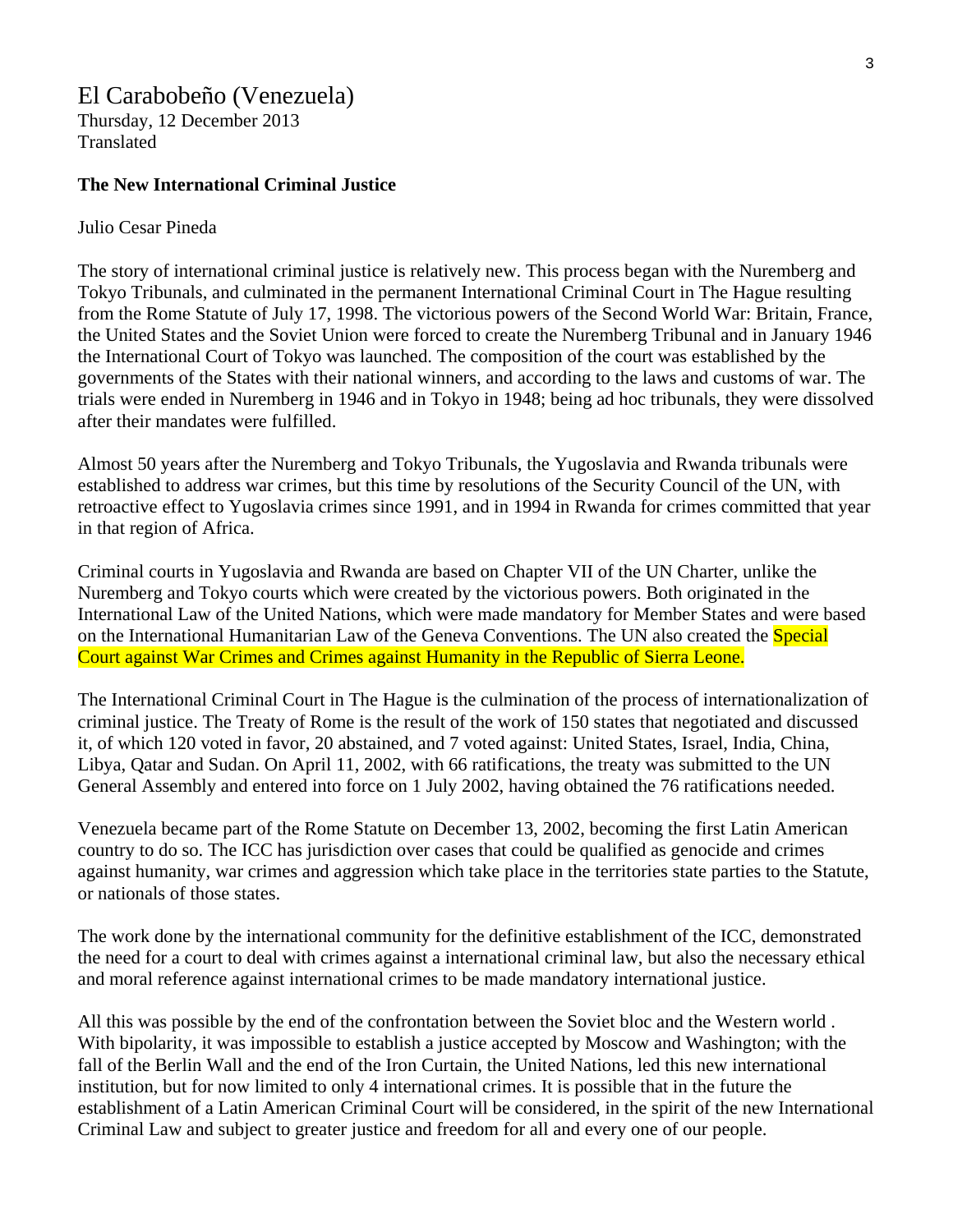Unfortunately the United States only signed the Rome Statute that created the ICC, but did not ratify it and are not part of it.

Unlike the International Court of Justice, which was created in 1945 under the UN Charter, which deals with the disputes and conflicts between states, the ICC judges people and individual responsibility for these international crimes. Former presidents like Slobodan Milosevic of Yugoslavia, and recently the former president of Liberia, Charles Taylor, have been tried by these new international courts. The former died during the trial and the latter is in prison for crimes committed in his country against the civilian population.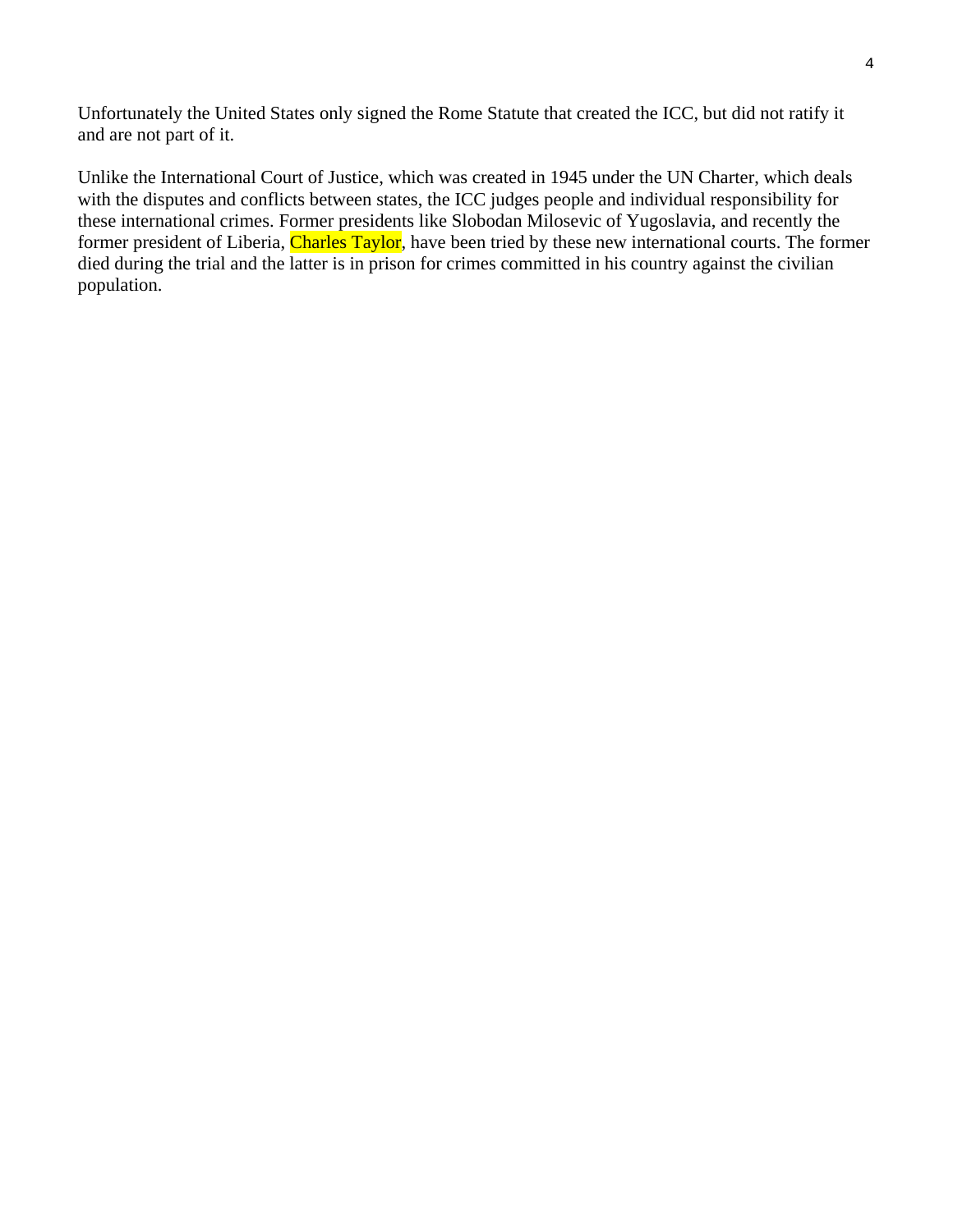# The New Dawn (Liberia) Thursday, 12 December 2013

### **'Coocoo' Dennis Mobilized Over 1,000 Ex-Fighters**

## By J. Karyounean Browne



An ex-general of former **President** Charles Taylor's disbanded National Patriotic Front of Liberia rebels, James Willie Adolphus, alias "Coocoo" Dennis, is still a serious threat to peace and security in Liberia and the entire West Africa, a UN Panel of Experts report has revealed.

According to the Panel, in August this year, a month before Taylor's sentence was upheld by the Special Court for Sierra Leone, Dennis and Taylor's younger brother Adolphus Taylor mobilized more than 1,000 former combatants from the former

president's notorious but now-defunct Anti-Terrorist Unit to revive Taylor's abandoned 6,000 acre farm in Gbarnga, Bong County, central Liberia.

In a report on Liberia to the UN Security Council released in late November, the Panel of Experts noted that the 71-year-old ex-rebel general claimed he had severed ties with Taylor.

"In March 2013, Dennis stated to the Panel that he had broken ties with Taylor prior to 2003. He had by then achieved his objective in joining the NPFL, which was to avenge the death of his uncle, former President William Tolbert, who was overthrown and murdered by former President Samuel Doe in a coup in 1980.

Dennis, who was 71 years old, claimed that he had retired to his extensive farms in Careysburg and Gbarnga and employed about 1,500 former combatants on these farms, thus contributing to peace and security in Liberia", the report read.

However, it notes that Dennis remains a charismatic leader among former combatants from the NPFL, commanding support and the means to mobilize large numbers of ex-fighters.

The UN believes that his past and continued relationship with former combatants remain relevant, in that as a combatant commander throughout the Liberian civil wars, Dennis was known as "General Quick-to-Fire" because he was prone to perpetrating massacres and mutilating civilians, according to evidence collected by the Special Court for Sierra Leone and examined by the Panel.

He is said to have allegedly carried out a massacre in Grand Bassa County on 19 August 1993, in which hundreds of civilians were killed. Evidence collected by the Special Court also showed that in November 2002, Dennis commanded two western Ivorian rebel groups, the Mouvement populaire ivorien du Grand Ouest